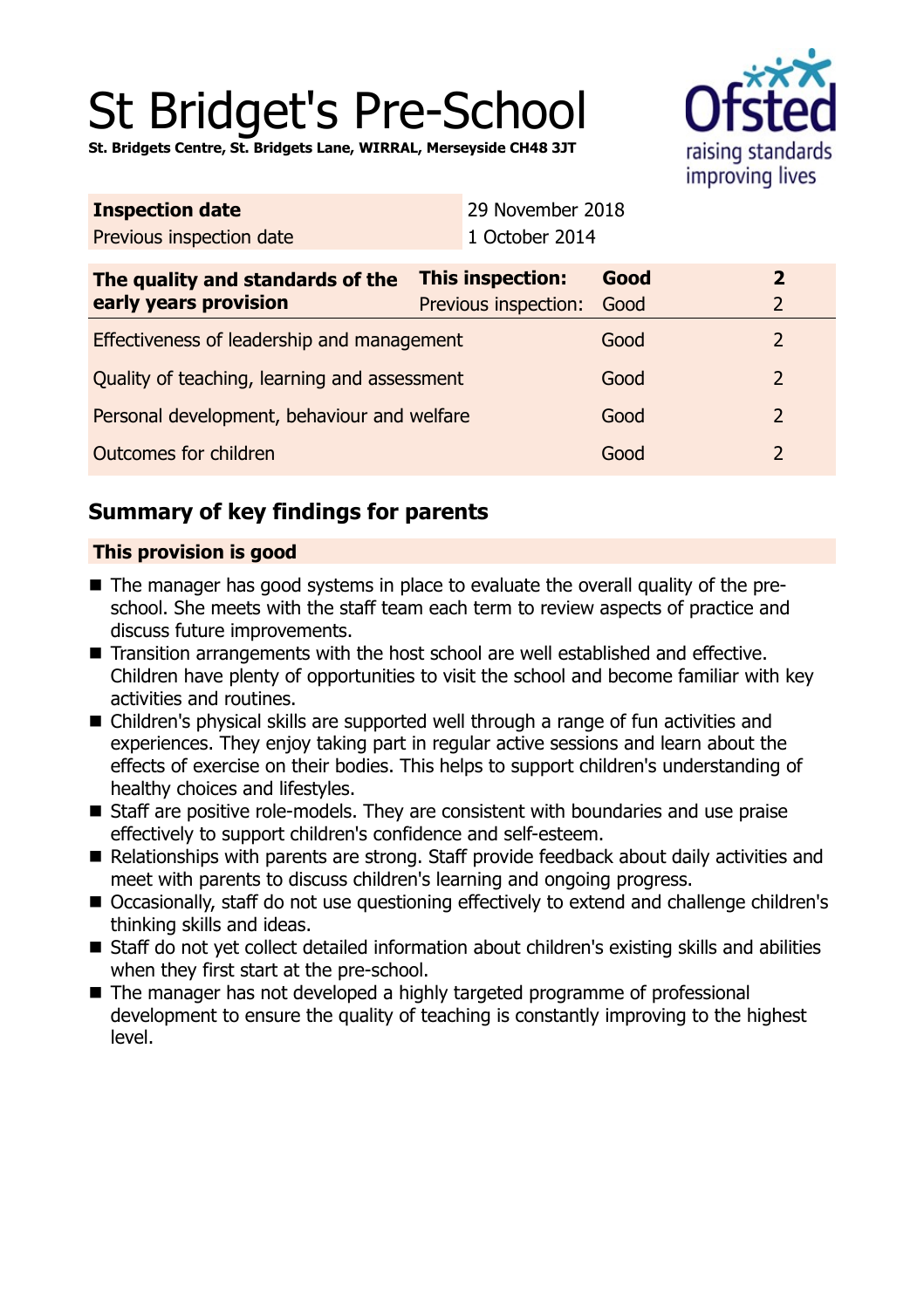## **What the setting needs to do to improve further**

### **To further improve the quality of the early years provision the provider should:**

- $\blacksquare$  enhance staffs teaching skills to enable them to focus more effectively on challenging and extending children's thinking skills
- strengthen systems to gather information from parents about their child's achievements, when children first start at the pre-school
- build on the programme of continuous professional development to help to raise the quality of teaching to an outstanding level.

#### **Inspection activities**

- $\blacksquare$  The inspector observed the quality of teaching during activities indoors and assessed the impact this has on children's learning.
- $\blacksquare$  The inspector conducted a joint observation with the manager.
- $\blacksquare$  The inspector spoke to the staff and the children at appropriate times throughout the inspection.
- The inspector held a meeting with the provider and deputy manager. She looked at relevant documentation and checked evidence of the suitability of staff.

## **Inspector**

Nadine McCarthy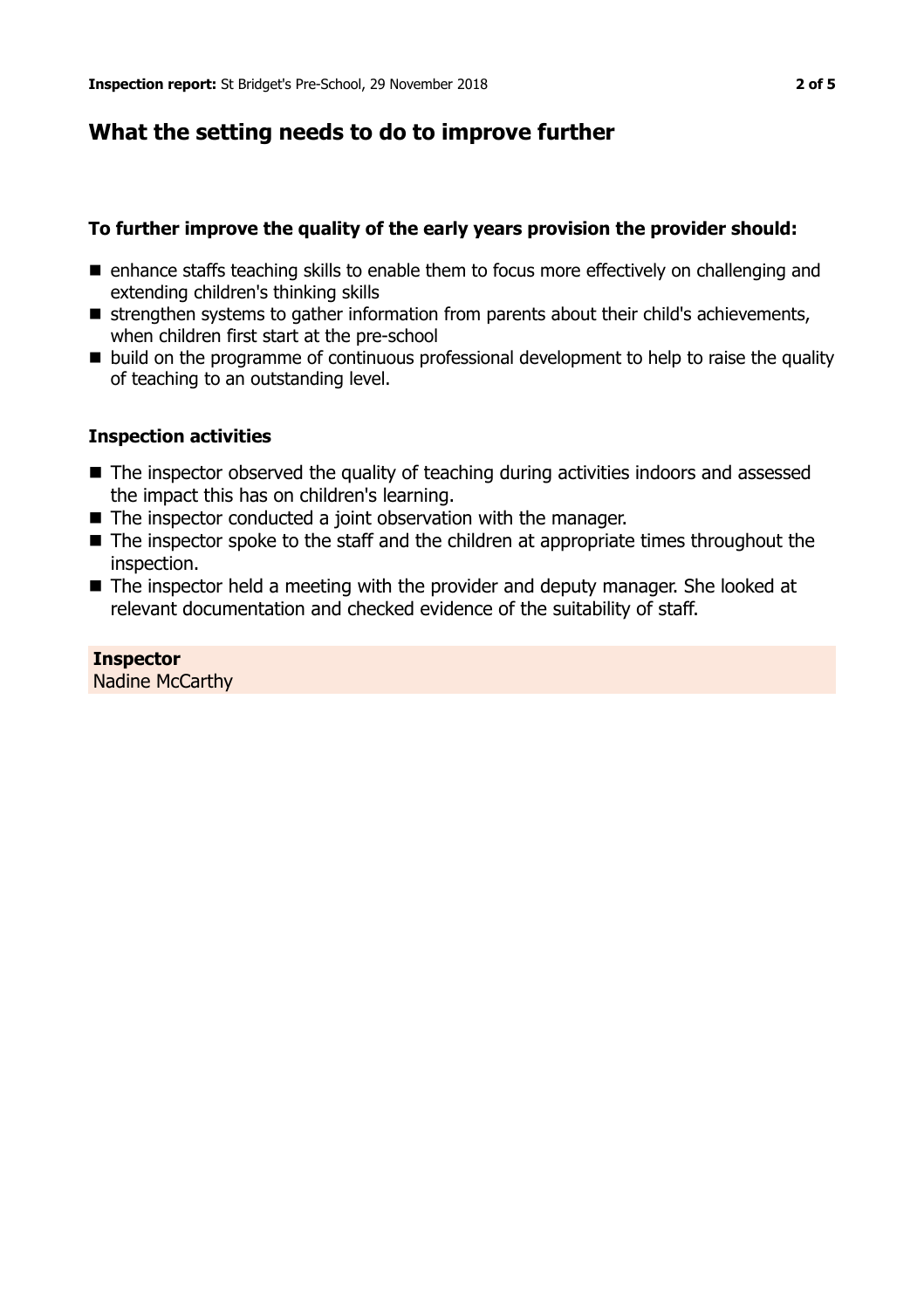## **Inspection findings**

## **Effectiveness of leadership and management is good**

The manager has begun to review the quality of her provision more closely and identify specific improvements she would like to make. The staff team works well together and creates a welcoming environment for children and families. Parents' views and opinions are valued and welcomed as part of the self-evaluation process. Safeguarding is effective. Staff display a sound knowledge of local authority reporting procedures and how to protect children from harm. They complete regular risk assessments on the areas used by children and reinforce rules about safety. The deputy manager has good systems in place to monitor the progress of children and identify gaps in their learning. When necessary she works alongside other professionals to help support the needs of individual children.

## **Quality of teaching, learning and assessment is good**

Staff plan a good range of activities for children based on their interests and next steps in learning. They complete regular observations and share learning records with parents. Children enjoy taking part in creative activities, such as painting, modelling and mark making. They explore how to create different marks and patterns using various tools and equipment. Children show a good ability to play imaginatively as they explore the room with treasure maps they have made. They communicate confidently and share their experiences and opinions. Children are keen to listen to stories and discuss with staff events and characters from books. They count out objects and discuss the names of shapes they can see in the environment.

### **Personal development, behaviour and welfare are good**

Children are very happy and content in the pre-school. They settle quickly when they arrive and display high levels of involvement in self-chosen activities. Children develop close relationships with staff and positive friendships with each other. They behave well and staff support children to consider the needs of others and manage conflicts. Children show good levels of independence during activities and daily routines. For example, they confidently hang their coats on their pegs and serve themselves during snack times.

### **Outcomes for children are good**

Children make good progress in their learning based on their starting points. Staff support them to develop an interest in early literacy skills, including reading and writing. They work with the host school to implement weekly phonics sessions and encourage parents to support children's learning at home. Children show an interest in mathematics and problem-solving activities. They display confidence and good social skills. Children are encouraged to have lunch each day in the main school hall and meet regularly with class teachers. This helps children to feel included and prepares them well for their future move on to school.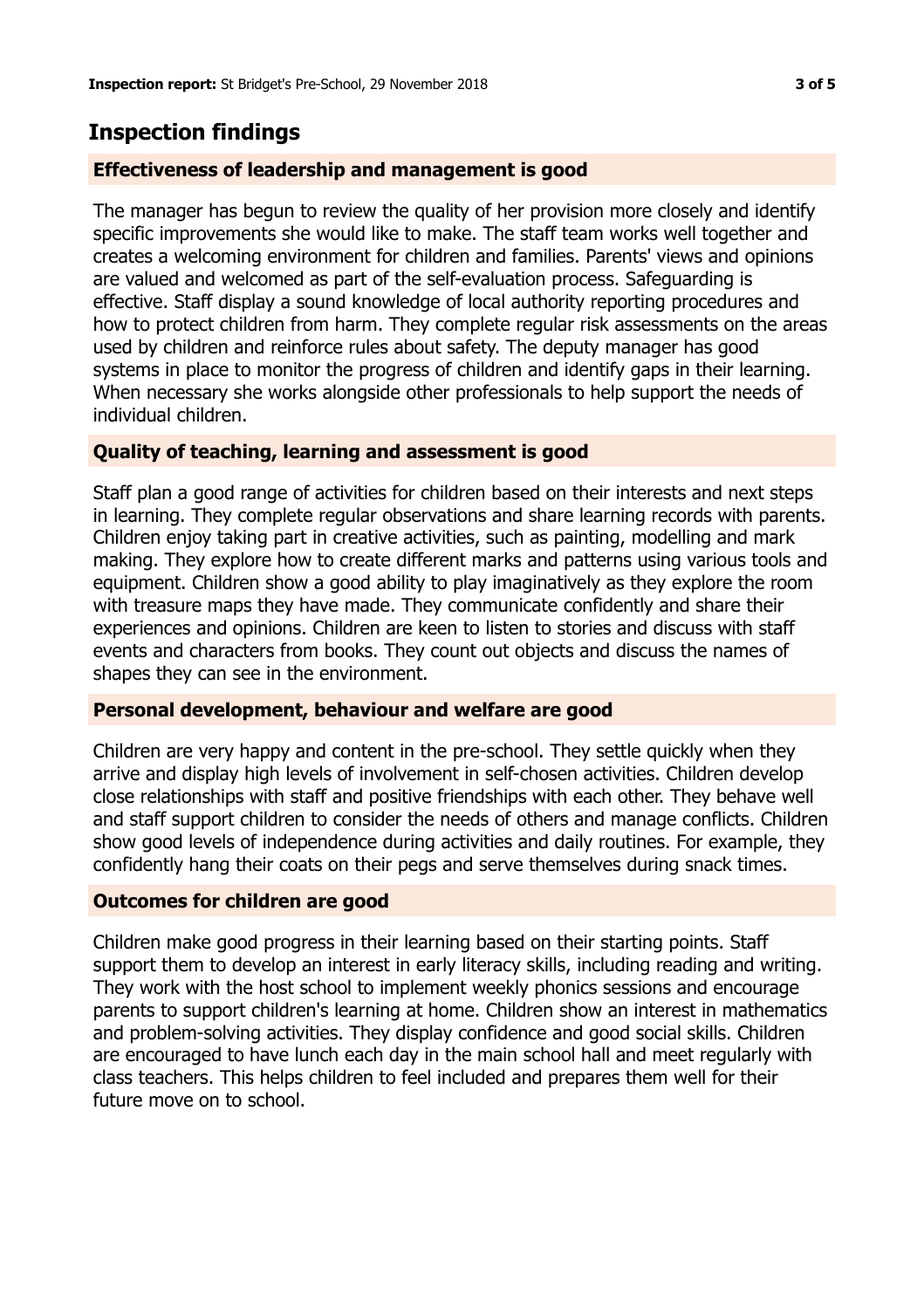## **Setting details**

| Unique reference number                             | 306492                                                  |  |
|-----------------------------------------------------|---------------------------------------------------------|--|
| <b>Local authority</b>                              | Wirral                                                  |  |
| <b>Inspection number</b>                            | 10059971                                                |  |
| <b>Type of provision</b>                            | Sessional day care                                      |  |
| <b>Registers</b>                                    | Early Years Register                                    |  |
| Day care type                                       | Childcare on non-domestic premises                      |  |
| Age range of children                               | $2 - 4$                                                 |  |
| <b>Total number of places</b>                       | 20                                                      |  |
| <b>Number of children on roll</b>                   | 37                                                      |  |
| Name of registered person                           | St Bridget's Pre-School Group (West Kirby)<br>Committee |  |
| <b>Registered person unique</b><br>reference number | RP518772                                                |  |
| <b>Date of previous inspection</b>                  | 1 October 2014                                          |  |
| <b>Telephone number</b>                             | 07831 431 093                                           |  |

St Bridget's Pre-School registered in 1992. The pre-school is open Monday to Friday from 8.50am to 3.50pm, during term time only. The pre-school employs six members of staff, all of whom hold appropriate early years qualifications at level 3.

This inspection was carried out by Ofsted under sections 49 and 50 of the Childcare Act 2006 on the quality and standards of provision that is registered on the Early Years Register. The registered person must ensure that this provision complies with the statutory framework for children's learning, development and care, known as the early years foundation stage.

Any complaints about the inspection or the report should be made following the procedures set out in the guidance Complaints procedure: raising concerns and making complaints about Ofsted, which is available from Ofsted's website: www.ofsted.gov.uk. If you would like Ofsted to send you a copy of the guidance, please telephone 0300 123 4234, or email [enquiries@ofsted.gov.uk.](mailto:enquiries@ofsted.gov.uk)